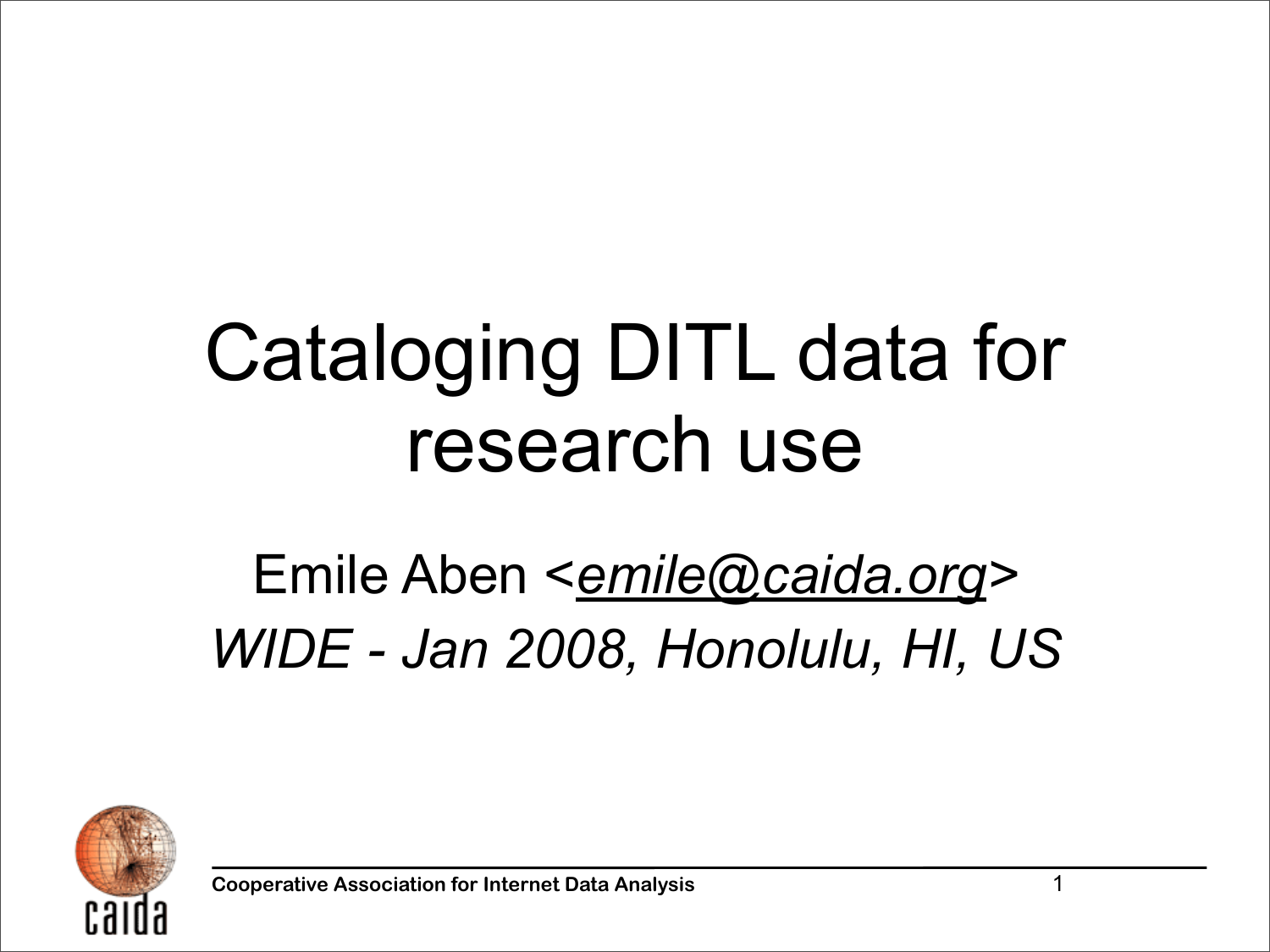

### DatCat Catalog

- Internet Measurement Data Catalog
	- Searchable registry of information about network measurement datasets
	- Doesn't store data itself
	- <http://imdc.datcat.org>

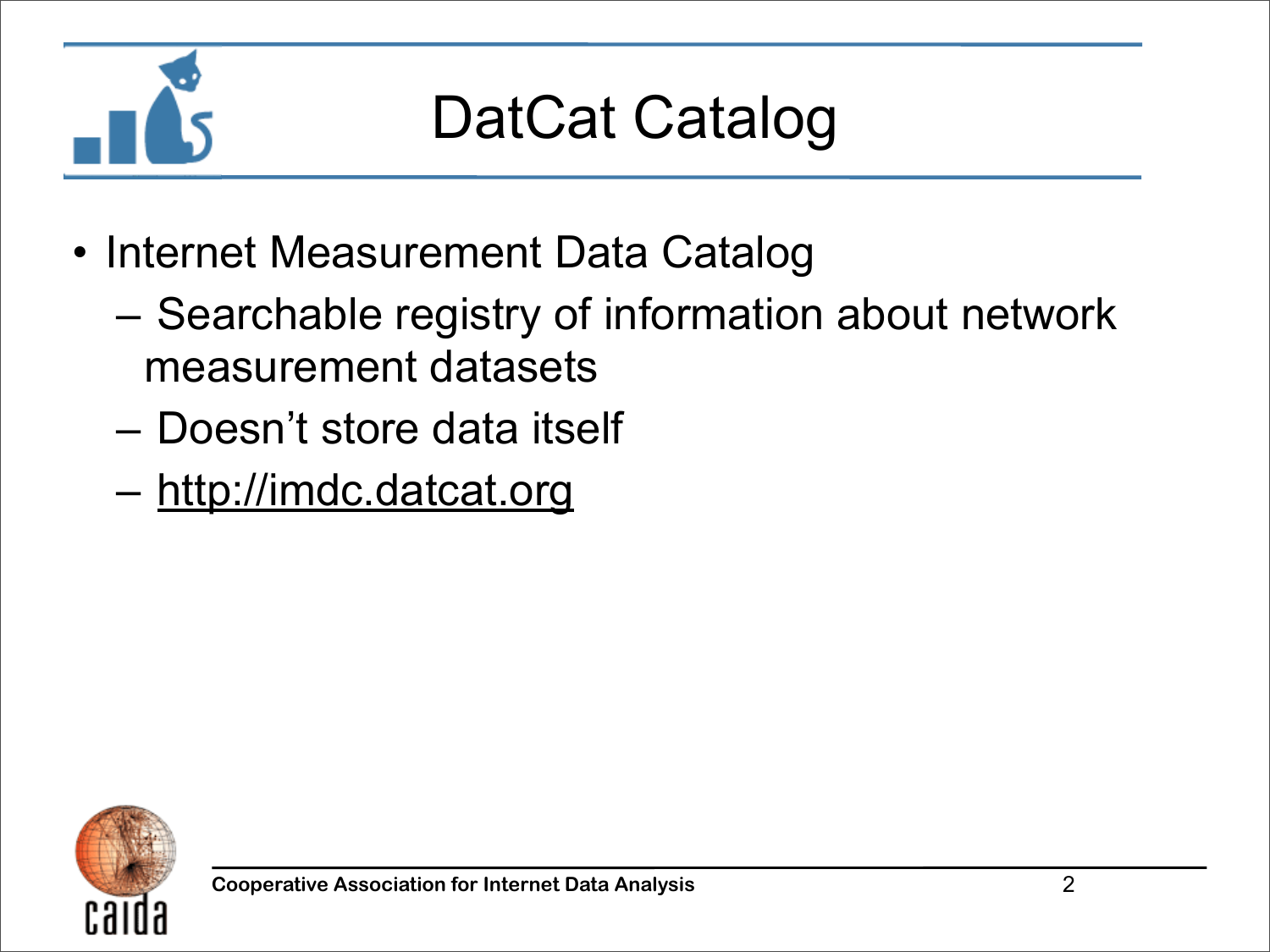

## DatCat highlights 2007

- Datasets indexed in 2007 include:
	- Datasets from DITL 2007 (some still in progress)
	- Datasets from CRAWDAD (wireless)
	- Datasets from DCC1 workshop
- 284 registered users
- > 14k searches performed
- 14.5 TB data indexed

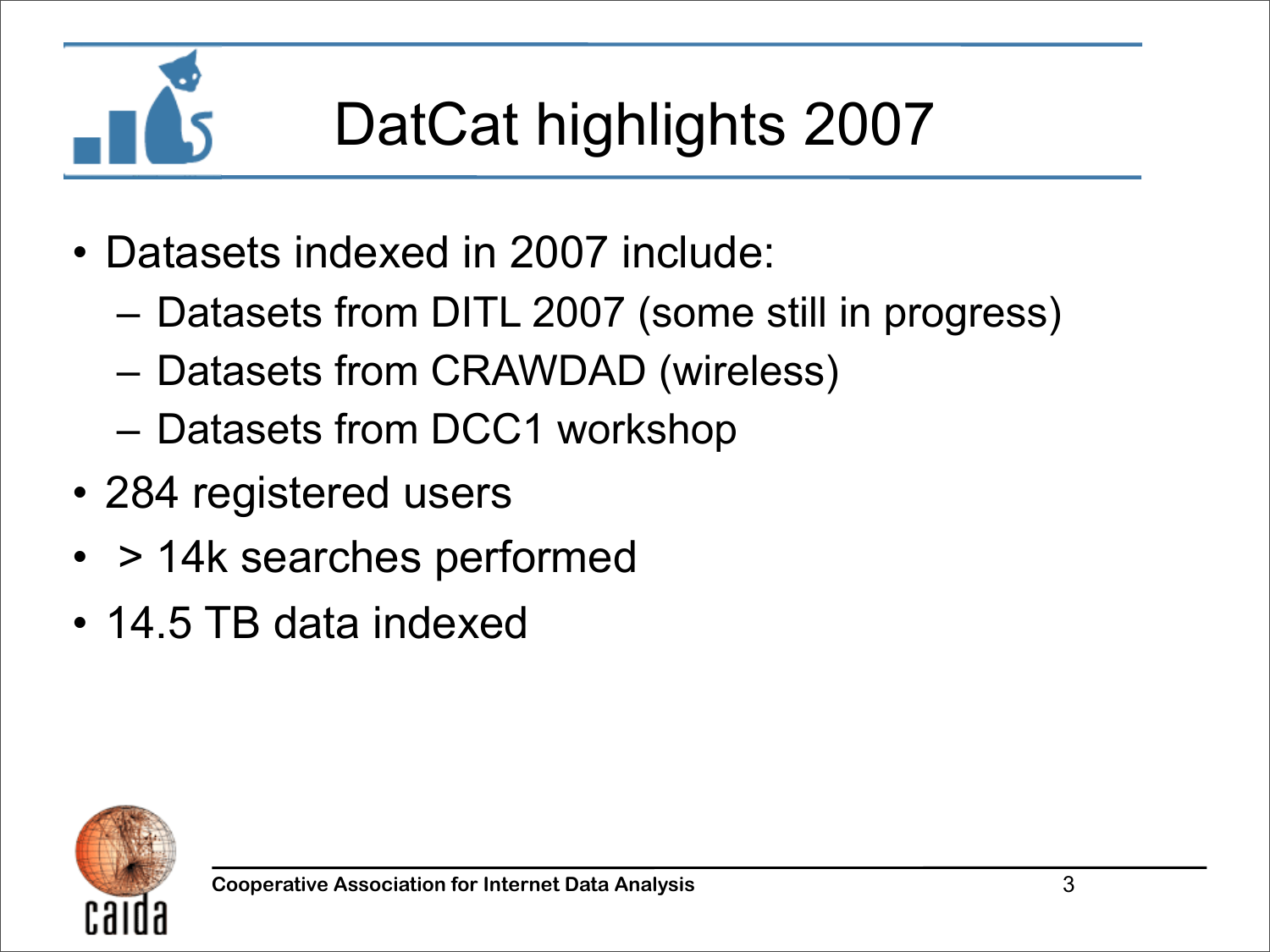



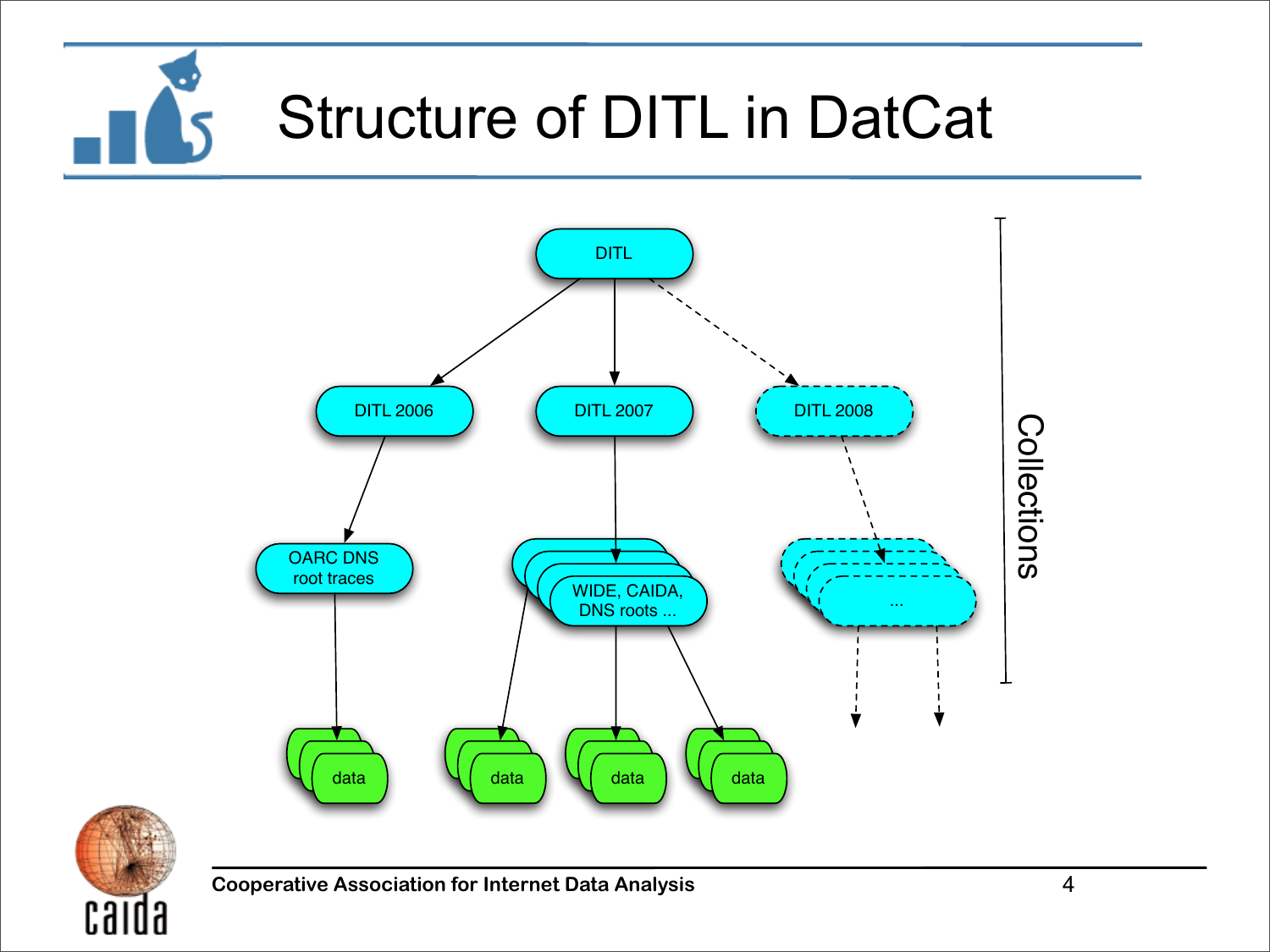

- *• [http://imdc.datcat.org/collection/1-031B-Q](http://imdc.datcat.org/collection/1-031B-Q=Day+in+the+Life+of+the+Internet%252C+January+9-10%252C+2007+%2528DITL-2007-01-09%2529%0Dimdc.datcat.org/collection/1-031B-Q=Day+in+the+Life+of+the+Internet%252C+January+9-10%252C+2007+%2528DITL-2007-01-09%2529%0D)*
- find DITL 2007 through:
	- search for 'DITL'
	- browse by keyword 'DITL' (or 'DITL-2007-01-09')
	- browse featured collections



– ...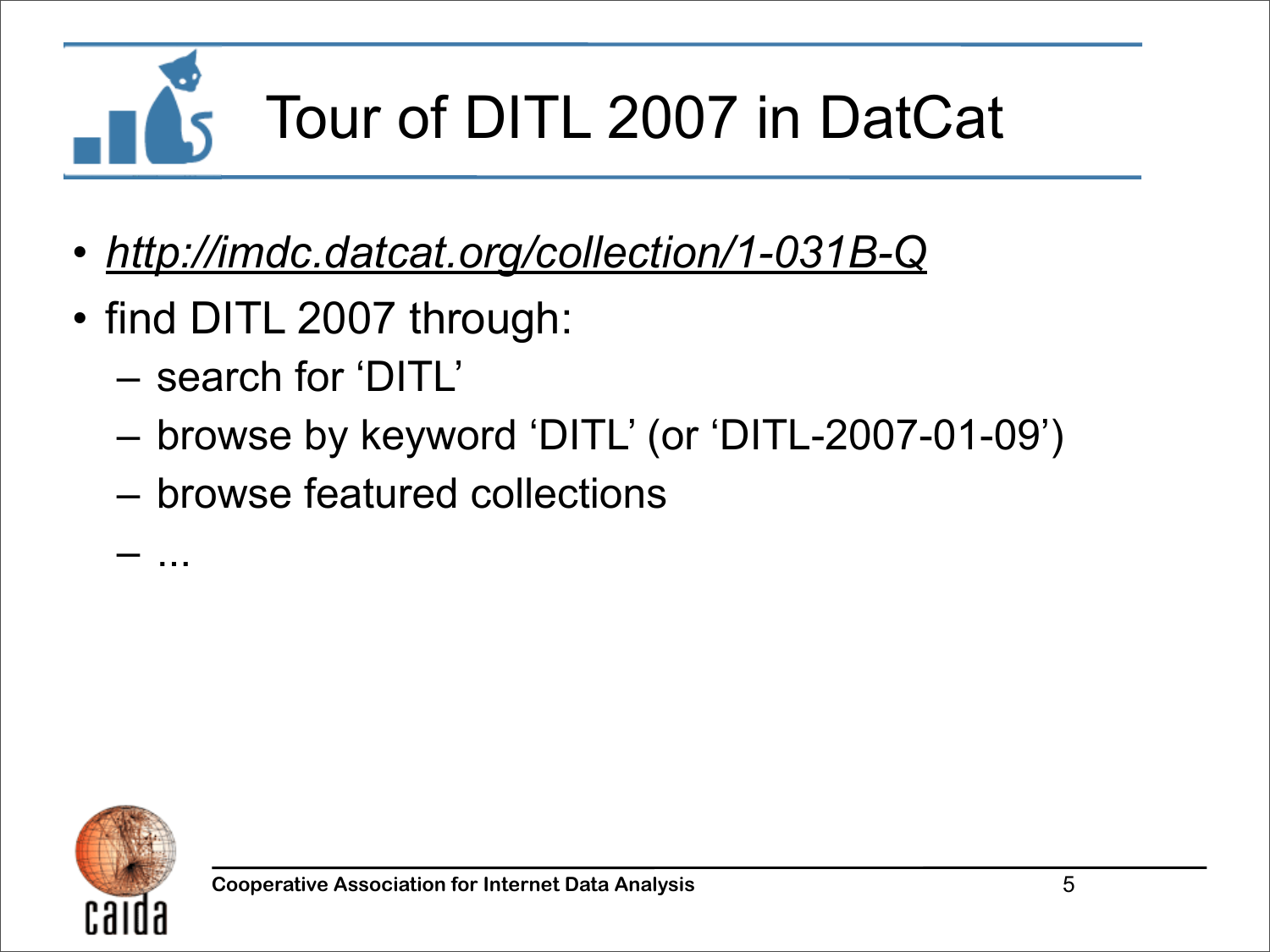# Describing datasets in DatCat

- contributing takes time and thought
	- how to best describe your dataset
	- collecting meta-data (some in advance)
	- possibly processing large amounts of data

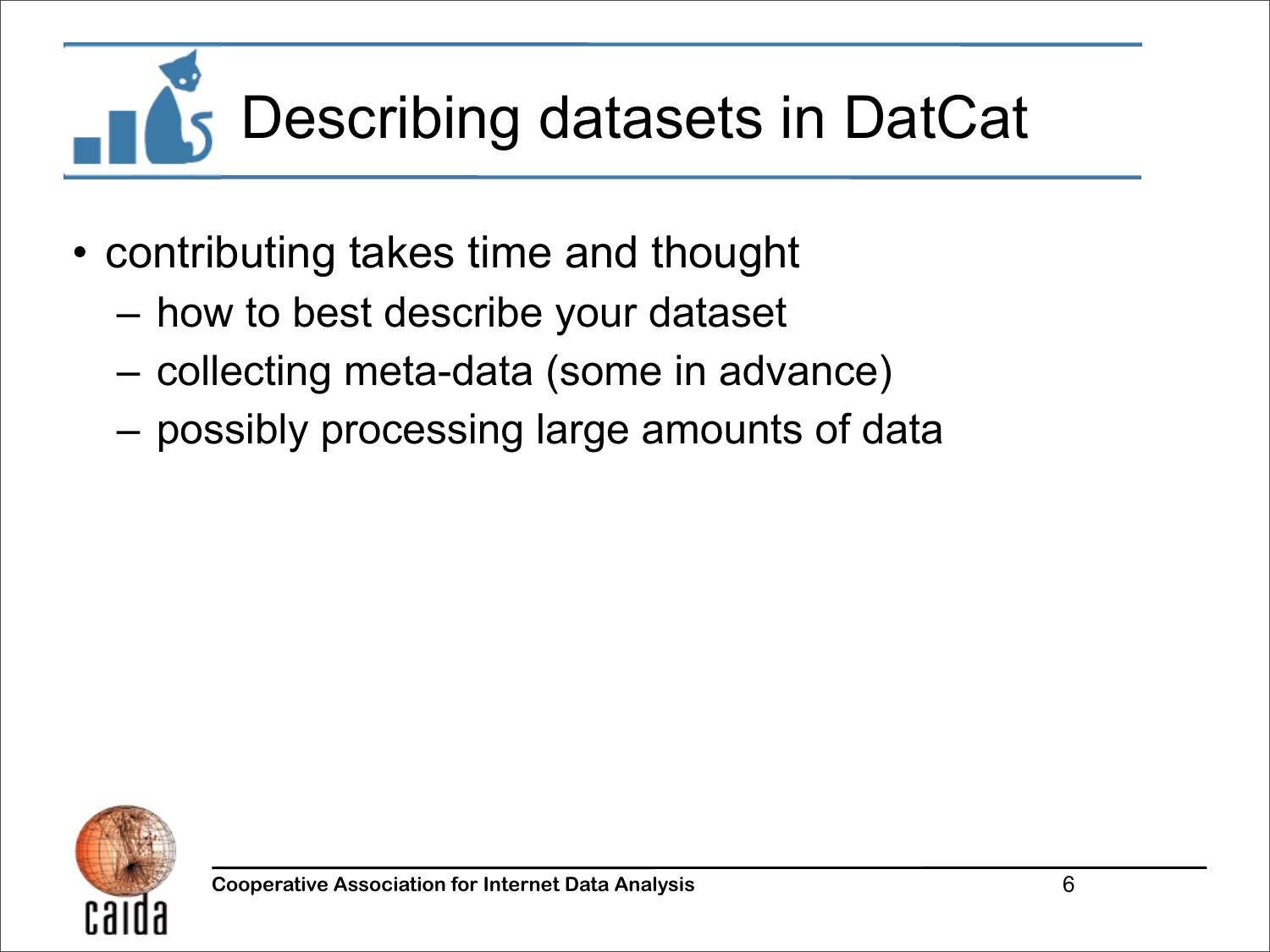# Describing datasets in DatCat

- contributing takes time and thought
	- how to best describe your dataset
	- collecting meta-data (some in advance)
	- possibly processing large amounts of data
- worth the time and thought!
	- structurally enhances documentation
	- lets people know about your data

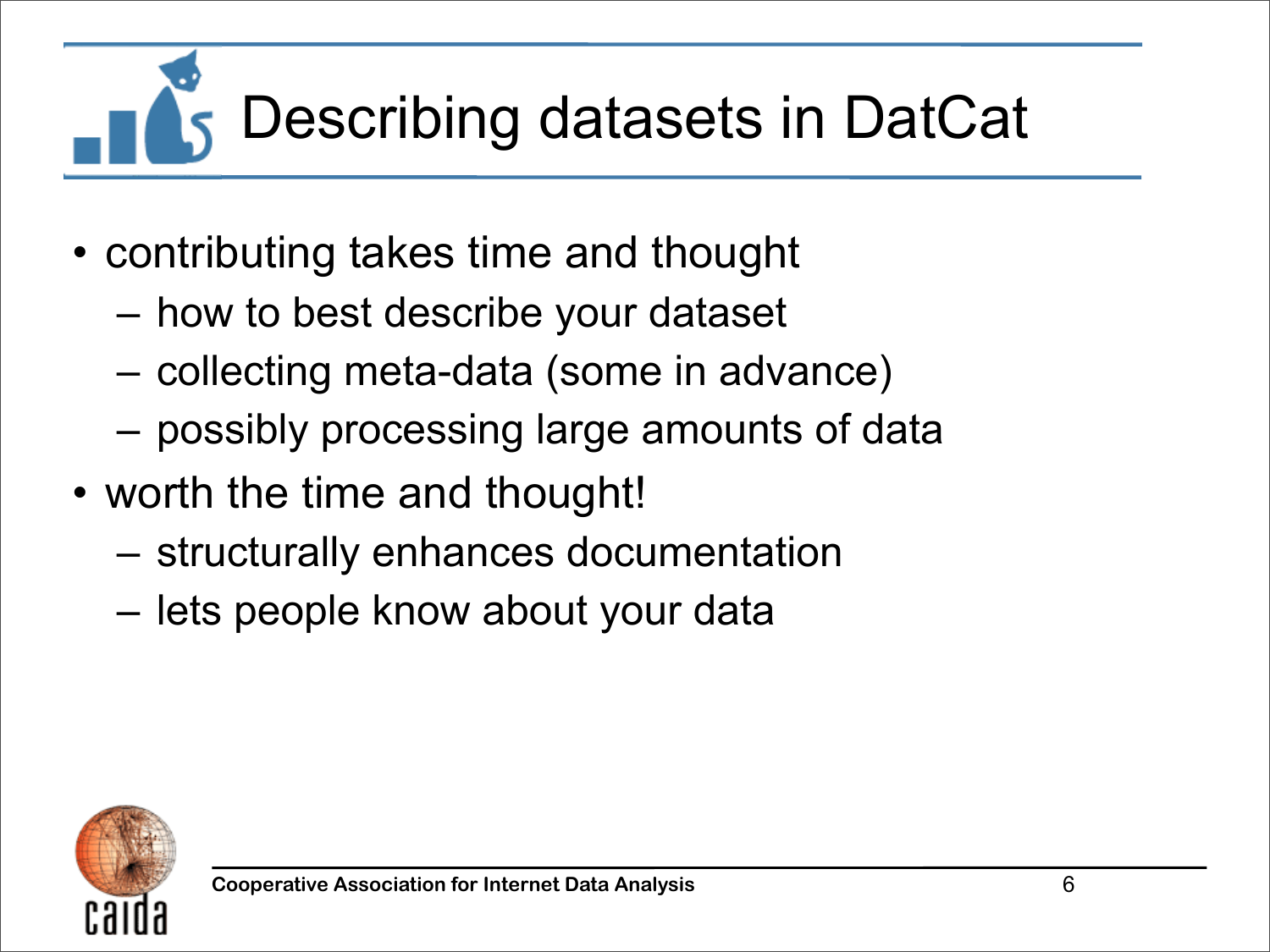# Describing datasets in DatCat

- contributing takes time and thought
	- how to best describe your dataset
	- collecting meta-data (some in advance)
	- possibly processing large amounts of data
- worth the time and thought!
	- structurally enhances documentation
	- lets people know about your data
- there are tools to help

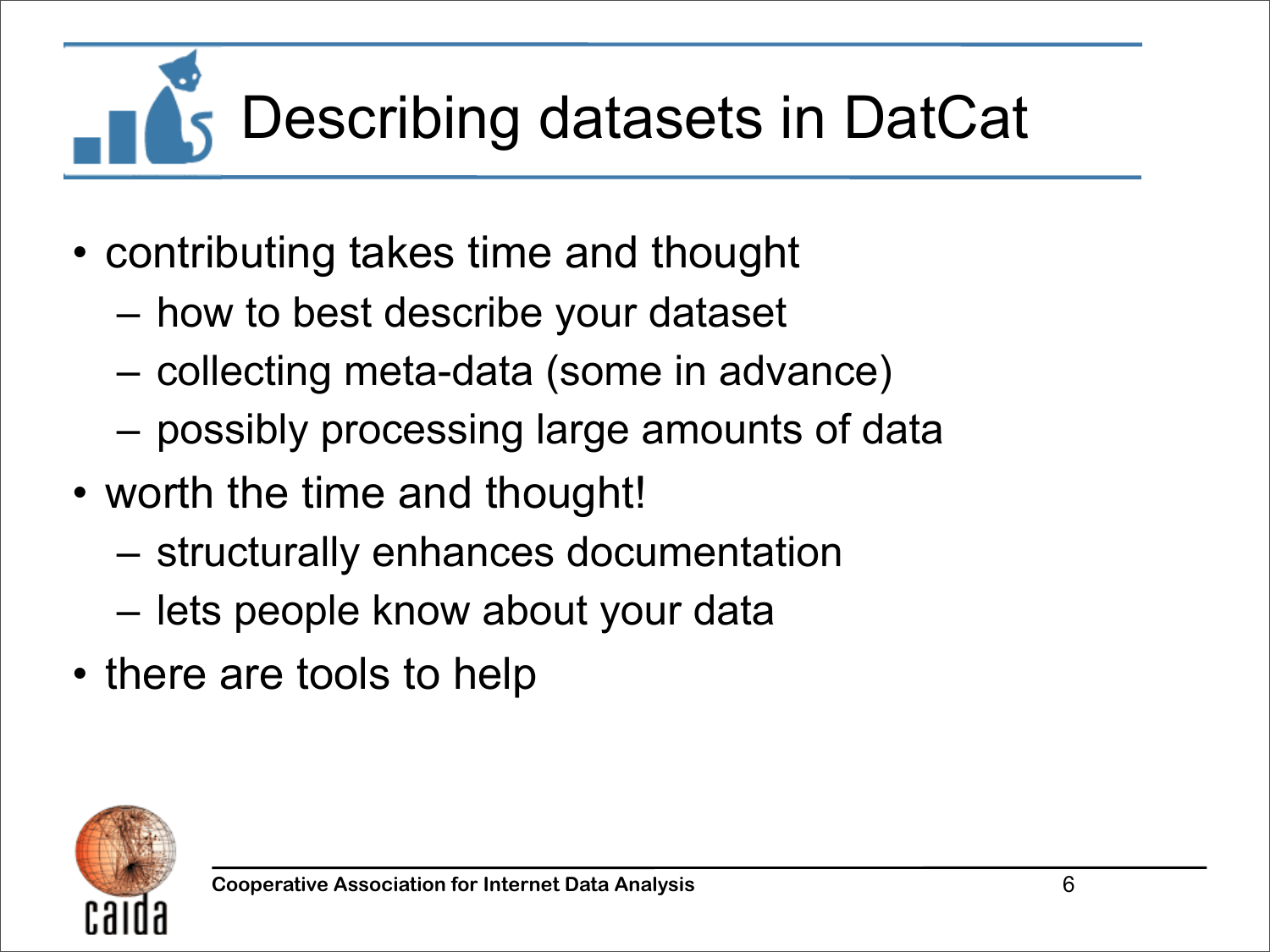

## Collecting Meta-data

- Meta-data to be recorded at collection time
	- generally by a human, some can be automated
	- examples: creation process (vlan), platform
- Meta-data that can be obtained by processing data
	- can be automated
	- example: IPv4 packet count in pcap trace
- How to document a data collection:
	- [http://www.caida.org/data/how-to/how-to\\_document\\_data.xml](http://www.caida.org/data/how-to/how-to_document_data.xml)

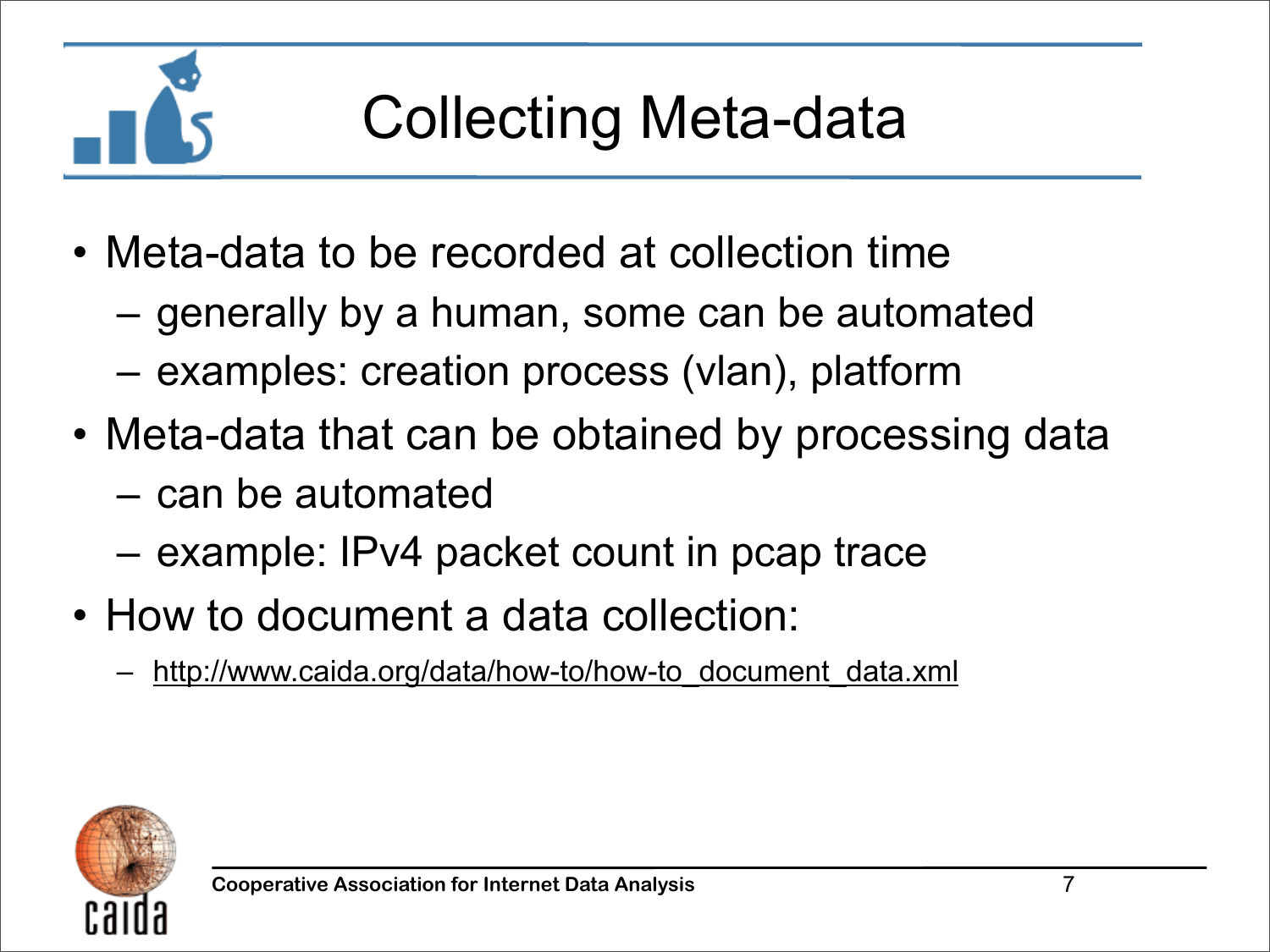Meta-data fields in DatCat

- defined set of meta-data fields per object
	- for a collection:
		- name
		- contents
		- summary
		- motivation
		- creators/primary contact/contributor
		- start/end time
		- keywords
		- short description/description/description URL
- annotations allow for defining additional meta-data fields

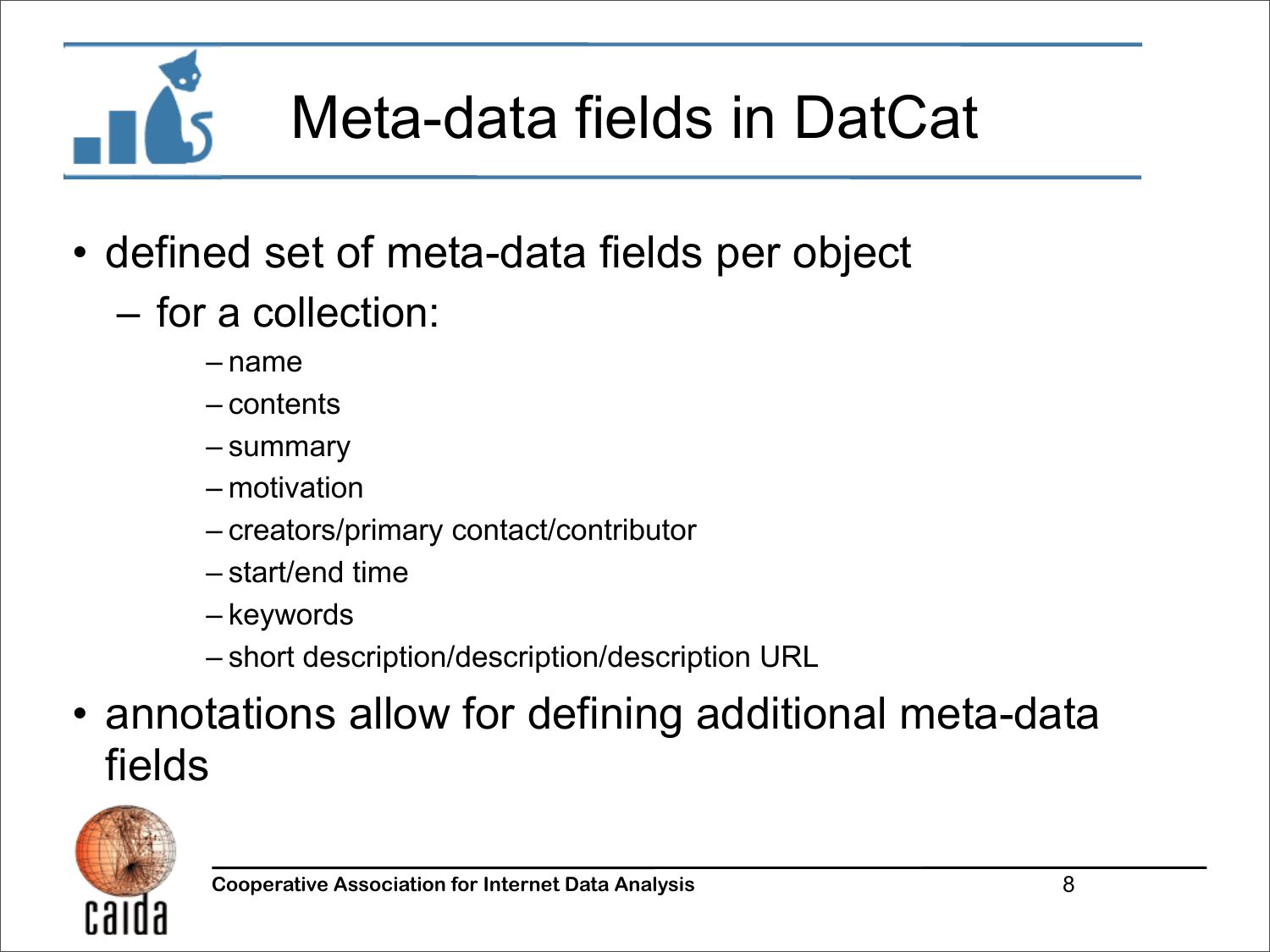

# Submitting to DatCat

- contribution tools
	- Perl API
		- useful for integration in existing data management system
		- flexible, but need to write code:

```
$submission = new IMDC::Submission;
$data1 = $submission->newData({name=>'z-root pcap'});
$data1->short_desc('z-root pcap trace');
...
```
#### – *subcat*

- very different approach (declarative)
- preferred interface (we use it ourselves)
- available since DCC1 workshop, and improved since



*(more on next slide)*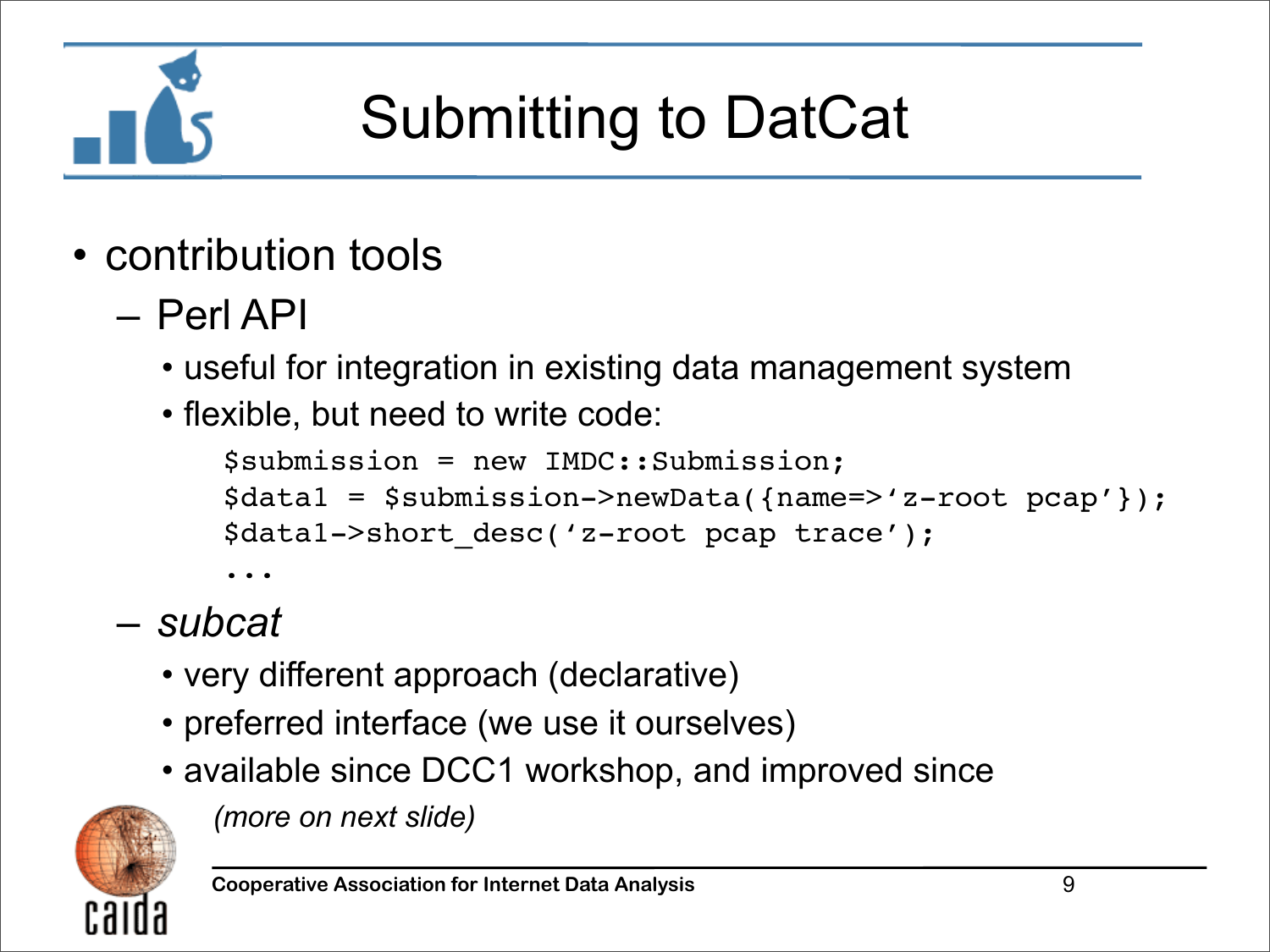- describe meta-data in human-friendly text files (YAML)
- use tools to extract additional meta-data (*data-to-yaml)*
	- pcap, gz, zip, tgz, dag, ...
	- write your own extractor
- *subcat* intuitively joins information together
	- templating
		- defaults
		- categories (e.g. pcap and snmp category)

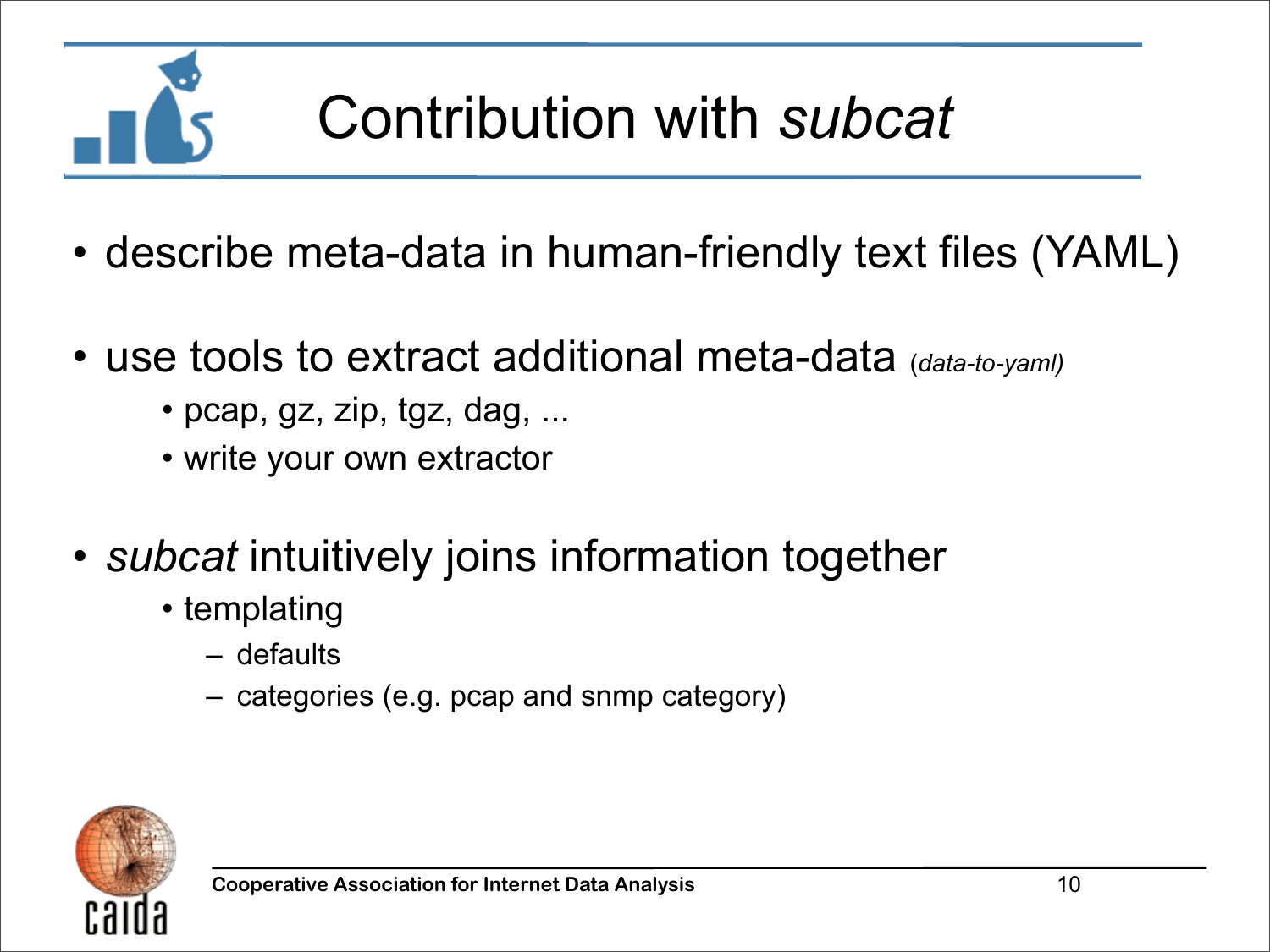

#### Syntax example

--- .**object**: collection **name**: Day in the Life of the Internet (DITL) **creators**: contact.caida\_ditl **primary\_contact**: contact.caida\_ditl short description: simultaneous Internet measurement events **keywords**: DITL, synchronized, DNS, DNS roots **motivation**: This collection groups all Day in the Life of the Internet measurements. **summary**: >- The Day in the Life of the Internet (DITL) measurement project aims to provide simultaneous capture of a variety of worldwide Internet measurements for further analysis by research scientists. **description\_markup**: html **description**: >- The Day in the Life of the Internet (DITL) measurement project aims to provide simultaneous capture of a variety of measurements from and across many strategic links around the globe for further analysis by research scientists.  $< p >$  Examples of possible measurements are:  $\langle u \rangle$  <li>Packet traces from the DNS root nameservers and AS112 servers</li> <li>Packet traces from backbone links</li> <li>Netflow data</li> <li>Topology data</li> <li>Logs and traces from critical infrastructure, such as DNS</li>  $\langle$ ul> **description\_url**: 'http://www.caida.org/projects/ditl/' start time: 2006-01-10 00:00:00 UTC **duration**: ongoing

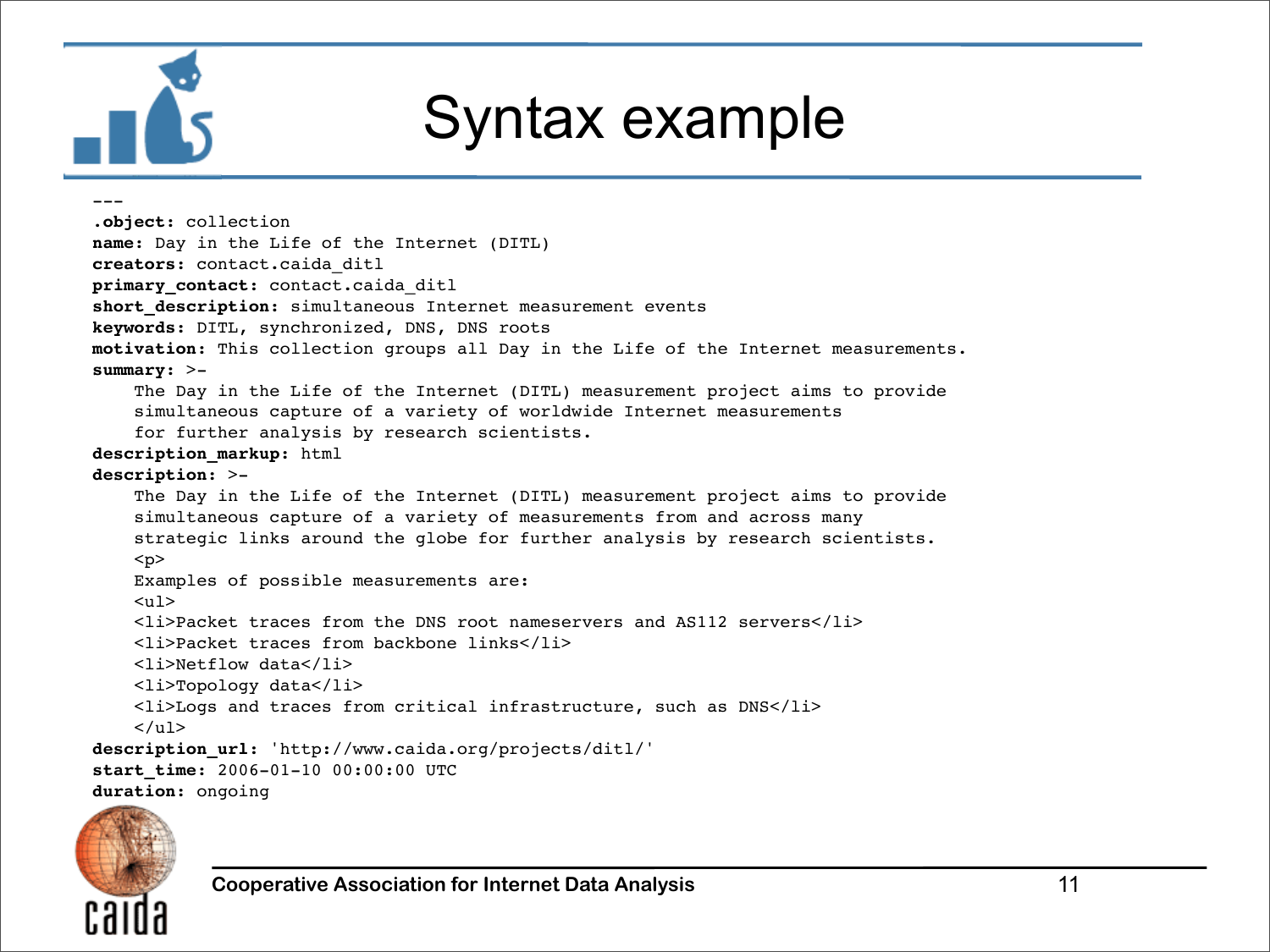

### Conclusion

- some thoughts for next DITLs
	- import sooner rather than later
		- timetable for contributions to DatCat
	- more help in contributing / extracting meta-data?
	- provide people with example templates for meta-data
		- pcap for all traffic on a link
		- DNS pcap
	- what extra meta-data to capture
		- DNS stats?
- suggestions / questions?